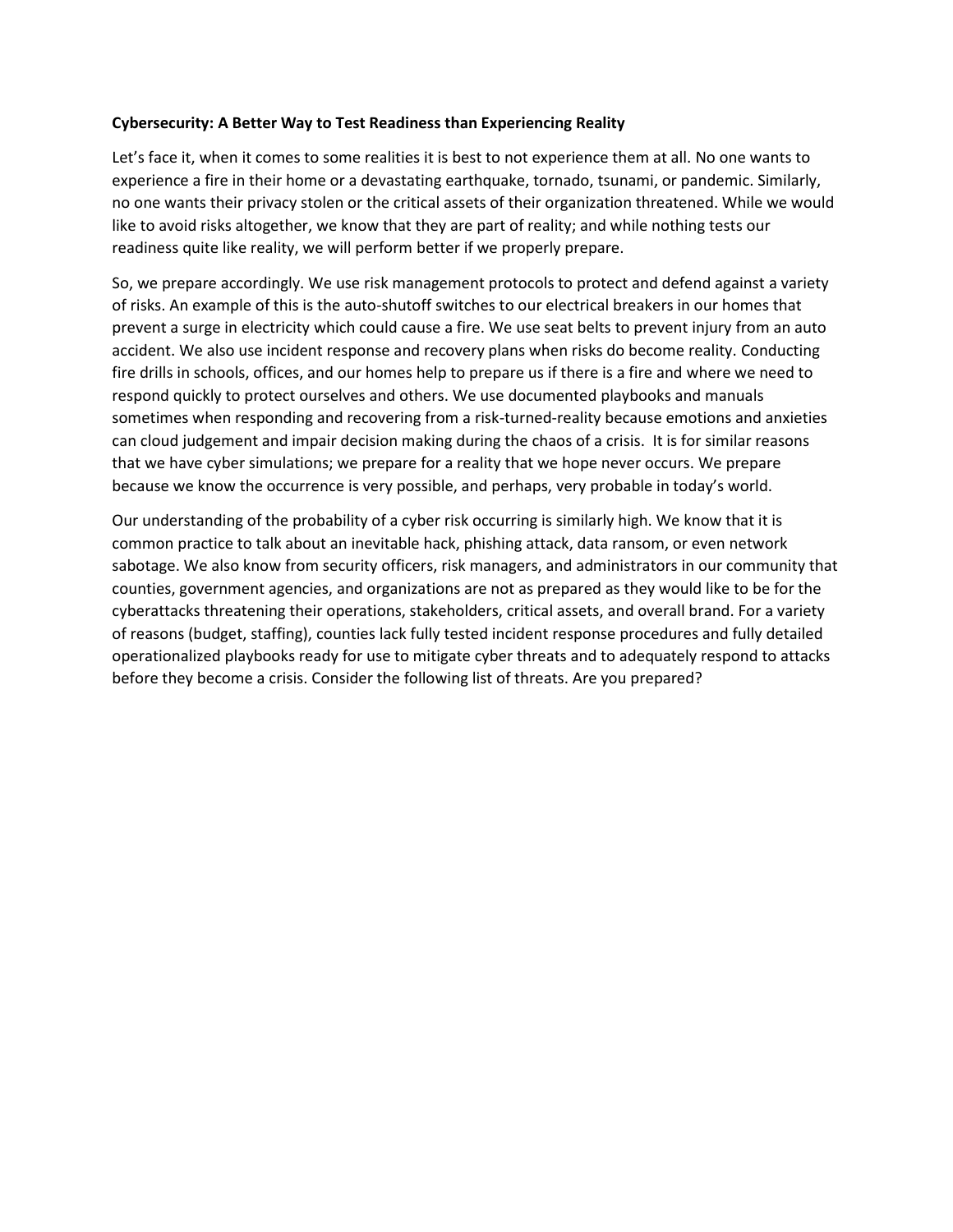| <b>A WORLD OF THREATS</b>                                                                                      |                                                                                              |                                                                                                            |
|----------------------------------------------------------------------------------------------------------------|----------------------------------------------------------------------------------------------|------------------------------------------------------------------------------------------------------------|
| Website defacements                                                                                            | Obtain data left undeleted in cloud                                                          | Delete or modify data on public site                                                                       |
| Malware-directed internal spying                                                                               | Blocks access to information system                                                          | Computing critical data                                                                                    |
| Phishing attack                                                                                                | Counterfeit website                                                                          | Obtain unauthorized access                                                                                 |
| Compromise mission-critical<br>information                                                                     | Cause disclosure of sensitive<br>information                                                 | Compromise key suppliers' design,<br>manufacturing, or distribution                                        |
| Network sniffers intercept<br>communications                                                                   | Exploits weak or no encryption of<br>information                                             | Obtain sensitive data from publicly-<br>available sources                                                  |
| Counterfeit certificates                                                                                       | Malware via email                                                                            | Wireless jamming                                                                                           |
| Multi-staged attacks (e.g. hopping)                                                                            | Malware via removable media                                                                  | Denial of Service (Dos) attack                                                                             |
| Internal and external attack (mixing<br>physical and cyber methods)                                            | Dumpster diving (written passwords<br>left exposed)                                          | Distributed Denial of Services (DDoS)<br>attack                                                            |
| Tampered hardware in supply chain                                                                              | Software collect network traffic data                                                        | Physical attack (e.g. bombing)                                                                             |
| Fire                                                                                                           | Flood                                                                                        | Hurricane                                                                                                  |
| Earthquake                                                                                                     | Pandemic                                                                                     | Tornadoes                                                                                                  |
| Zero-day attack                                                                                                | Data scavenging attacks in the cloud                                                         | Exploit vulnerabilities in mobile                                                                          |
| Wireless sniffers collect data inside<br>facilities (e.g. key cards)                                           | Physical attack on supporting<br>infrastructure (e.g. cut power)                             | Subverted individuals placed into<br>organization                                                          |
| Exploit split tunneling (e.g. entering<br>network through laptop on public and<br>secure system simultaneously | Man-in-the-Middle attack (e.g. third<br>party secretly joins a two-way online<br>engagement) | Exploit multi-tendency in cloud (e.g.<br>observes organizational processes,<br>acquire info, or interfere) |
| Login/password guessing attack                                                                                 | Hijack IT sessions                                                                           | Ransomware                                                                                                 |
| Attack timed with critical<br>organizational operation                                                         | Malware directs transmission of<br>sensitive information                                     | Third-party violations to policy or<br>procedure accessing information                                     |
| IoT/SCADA compromises                                                                                          | Insider threat                                                                               | Software releases with malicious code                                                                      |

There are likely many risks on this list that you feel highly confident about addressing if faced in reality. There are likely many as well that you are not very sure about your abilities to face effectively and that you may not even recognize. Finally, there are likely many others that you know for sure that you are not prepared to face with any level of confidence.

In a recent cyber simulation we engaged in, 48% of participants said they have nothing in place to protect, defend, respond, and recover from a ransomware attack. Another 20% in the study said they had a defense defined, but it has not been tested. No one in the study felt highly prepared in their readiness to experience such a cyberattack.

Collaboration is key to success when facing any of these risks. It is for this reason that the NACo County Tech Xchange and the Professional Development Academy have partnered to offer quarterly cyberattack simulations for leaders [\(https://www.naco.org/naco-cyberattack-simulation\)](https://www.naco.org/naco-cyberattack-simulation) - collaborating with one another in a highly facilitated, online program to increase readiness to address the riskiest of risks.

The overriding objective of any cyber simulation is to assess current risk management capabilities among individuals, teams, and key stakeholders. Most simulations assess how well that team of people can detect, defend, respond, and recover from a cyberattack. In addition to people, a well-planned simulation can also highlight readiness of planned processes and use of risk management technologies. In short, the purpose of a simulation is to assess current preparedness to develop action steps that will help close gaps from current state of readiness to a future ready state. That is exactly what these simulations accomplish.

The objectives of each simulation are to: